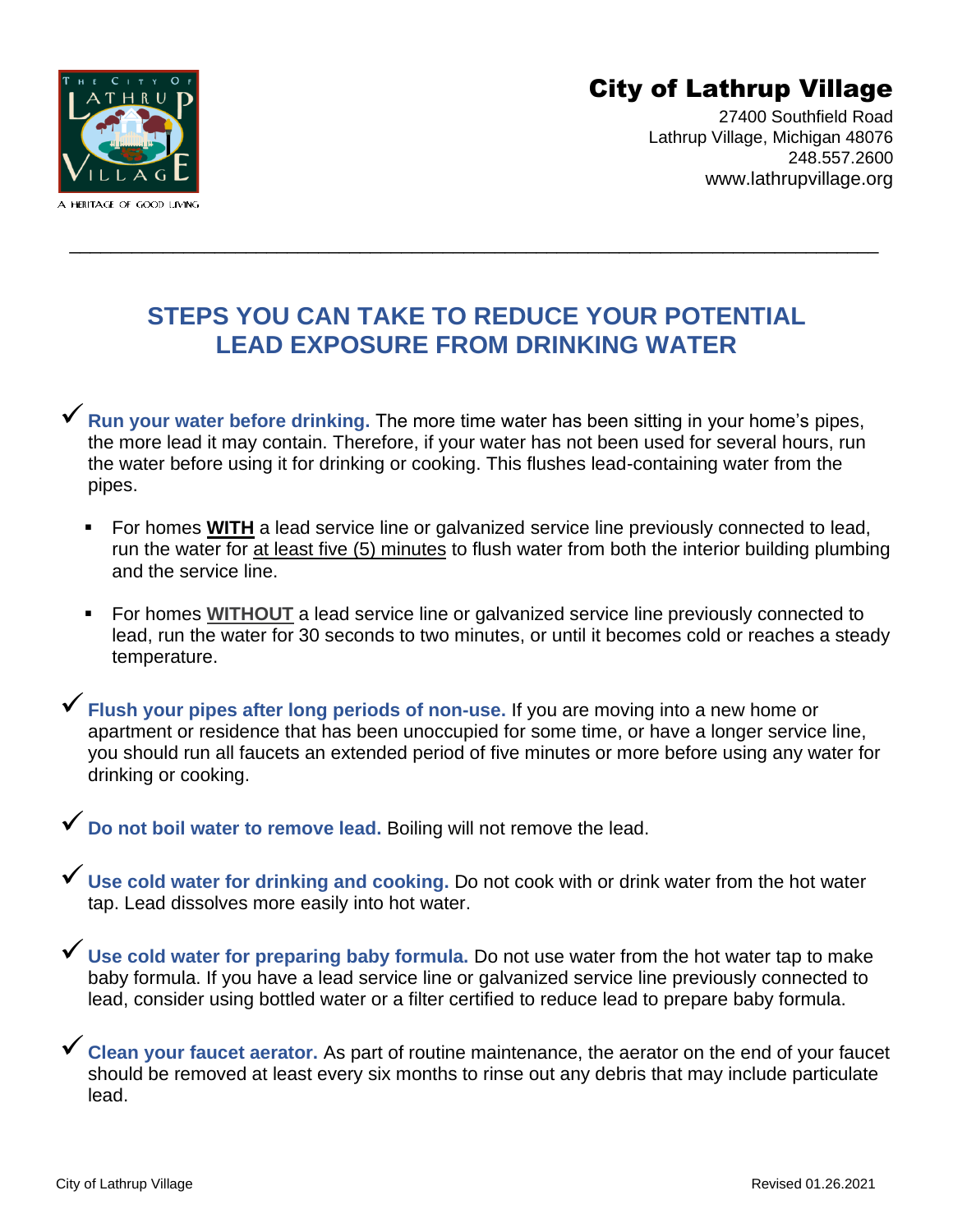✓**Consider using a water filter.** Read packaging to find a filter that meets NSF/ANSI Standard 53 for the reduction of lead. Be sure to maintain and replace the filter device in accordance with the manufacturer's instructions to protect water quality. Look for filters that are tested and certified to NSF/ANSI Standard 53 for lead reduction. If your household includes a child or pregnant women and you are not able to afford the cost of a lead filter, please contact the Oakland County Health Department.

✓**Consider replacing older plumbing fixtures that likely contain lead.** Older faucets, fittings, and valves sold before 2014 may contain higher levels of lead even if they are marked "leadfree." Faucets, fittings, and valves sold after January 2014 are required to meet a more restrictive "leadfree" definition but may still contain up to 0.25 percent lead. Consider contacting a licensed plumber to have a plumbing assessment done. This can help determine if your in-home plumbing is a source of lead in drinking water.

✓**Purchase New "Lead Free" Plumbing Materials.** Look for materials that are certified to meet NSF Standard 61. The EPA prepared a brochure that explains the various markings that can indicate that materials meet the new "lead free" definition. Visit: <https://nepis.epa.gov/Exe/ZyPDF.cgi?Dockey=P100LVYK.txt>

◆ Learn about your drinking water. Read your community's [Consumer Confidence Report](file:///C:/Users/smitchell/Documents/Water%20-%20Sewer/Lead%20and%20Copper/Lathrup%20Notifications/2019%20Lathrup%20Village%20CCR%20FINAL%20rev%205-29-2020.pdf) that is mailed to you each year or find it at on the City of Lathrup Village website at: [http://cms5.revize.com/revize/lathrupvillagemi/departments/water\\_department/index.php.](http://cms5.revize.com/revize/lathrupvillagemi/departments/water_department/index.php)

✓**Check your home's water service line.** If you are unsure whether your home is serviced by a lead service, the following link and QR Code provide a useful tool to assist you in determining your home's service line material: **<https://arcg.is/1P5rPe>**

✓**Test your water for lead.** If you wish to get your drinking water tested, you may contact the Michigan Department of Environment, Great Lakes, and Energy (EGLE) for a [list](file:///C:/Users/smitchell/Documents/Water%20-%20Sewer/Lead%20and%20Copper/Lead%20and%20Copper%20Educational%20Info/Michigan%20EGLE%20Lead%20and%20Copper%20Testing_Labs_Certified_526434_7.pdf) of certified lead and copper testing laboratories. Additionally, if you are interested in having your home tested for lead, you can use a certified lab or contact the Oakland County Health Division for testing kits at the following:

1200 N. Telegraph Rd 27725 Greenfield Rd Pontiac, MI 48341 Southfield, MI 48076 248.858.1280 248.424.7000

North Oakland Health Center South Oakland Health Center

A comprehensive list of laboratories that test for lead can be found on the State of Michigan Department of Environment, Great Lakes, and Energy (EGLE) website at: [https://www.michigan.gov/documents/lead/Lead\\_\\_Copper\\_Lab\\_Certs\\_6.1.18\\_633434\\_7.pdf](https://www.michigan.gov/documents/lead/Lead__Copper_Lab_Certs_6.1.18_633434_7.pdf)

✓Visit Michigan.gov/MILeadSafe for more information about sources of lead and what you can do to reduce your exposure.